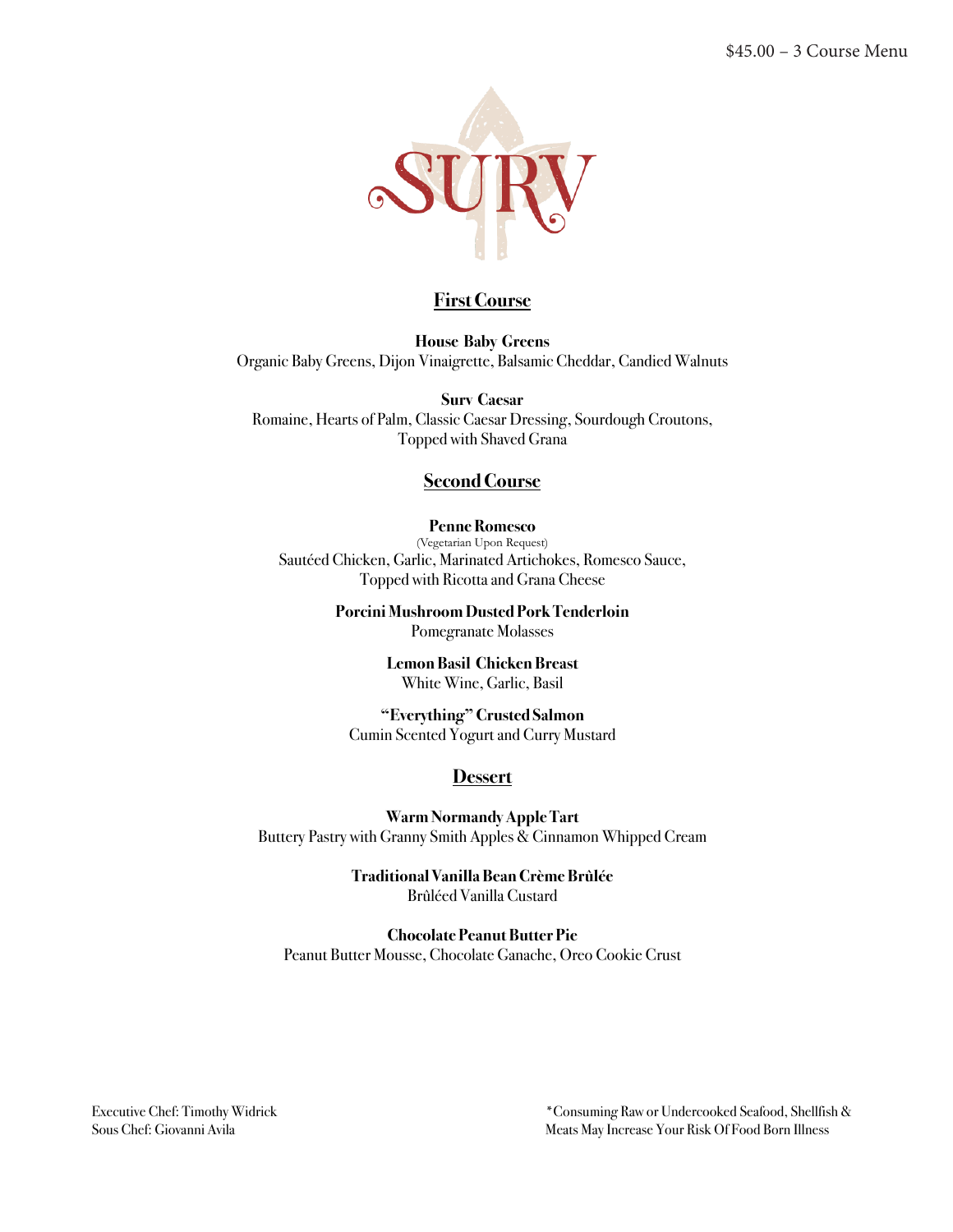

**House Baby Greens** Organic Baby Greens, Dijon Vinaigrette, Balsamic Cheddar, Candied Walnuts

**Surv Caesar**  Romaine, Hearts of Palm, Classic Caesar Dressing, Sourdough Croutons, Topped with Shaved Grana

#### **Second Course**

#### **Penne Romesco**

(Vegetarian Upon Request) Sautèed Chicken, Garlic, Marinated Artichokes, Romesco Sauce, Topped with Ricotta and Grana Cheese

> **Porcini Mushroom Dusted Pork Tenderloin** Pomegranate Molasses

> > **Lemon Basil Chicken Breast** White Wine, Garlic, Basil

**"Everything" Crusted Salmon** Cumin Scented Yogurt and Curry Mustard

### **House Made Crab Cakes**

Sweet Pickle Remoulade

#### **Dessert**

 **Warm Normandy Apple Tart** Buttery Pastry with Granny Smith Apples & Cinnamon Whipped Cream

> **Traditional Vanilla Bean Crème Brûlée** BrûléedVanilla Custard

**Chocolate Peanut Butter Pie** Peanut Butter Mousse, Chocolate Ganache, Oreo Cookie Crust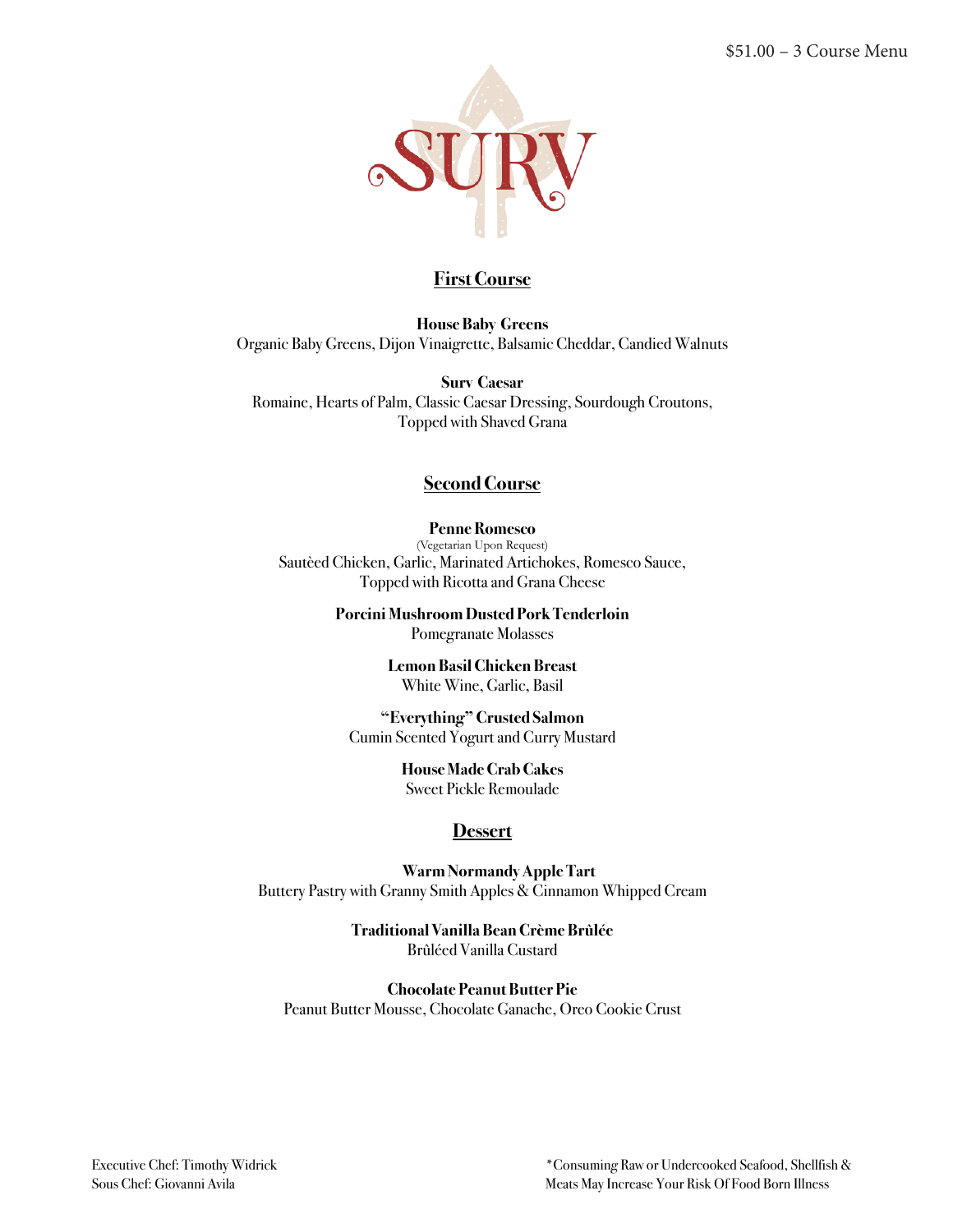

**House Baby Greens** Organic Baby Greens, Dijon Vinaigrette, Balsamic Cheddar, Candied Walnuts

**Surv Caesar**  Romaine, Hearts of Palm, Classic Caesar Dressing, Sourdough Croutons, Topped with Shaved Grana

## **Second Course**

**Penne Romesco** (Vegetarian Upon Request) Sautèed Chicken, Garlic, Marinated Artichokes, Romesco Sauce, Topped with Ricotta and Grana Cheese

> **Porcini Mushroom Dusted Pork Tenderloin** Pomegranate Molasses

> > **Lemon Basil Chicken Breast** White Wine, Garlic, Basil

**"Everything" Crusted Salmon** Cumin Scented Yogurt and Curry Mustard

> **House Made Crab Cakes** Sweet Pickle Remoulade

**Marinated Beef Tender** Pinot Noir Mushroom Demi Sauce

# **Dessert**

**Warm Normandy Apple Tart** Buttery Pastry with Granny Smith Apples & Cinnamon Whipped Cream

> **Traditional Vanilla Bean Crème Brûlée** BrûléedVanilla Custard

#### **Chocolate Peanut Butter Pie**

Peanut Butter Mousse, Chocolate Ganache, Oreo Cookie Crust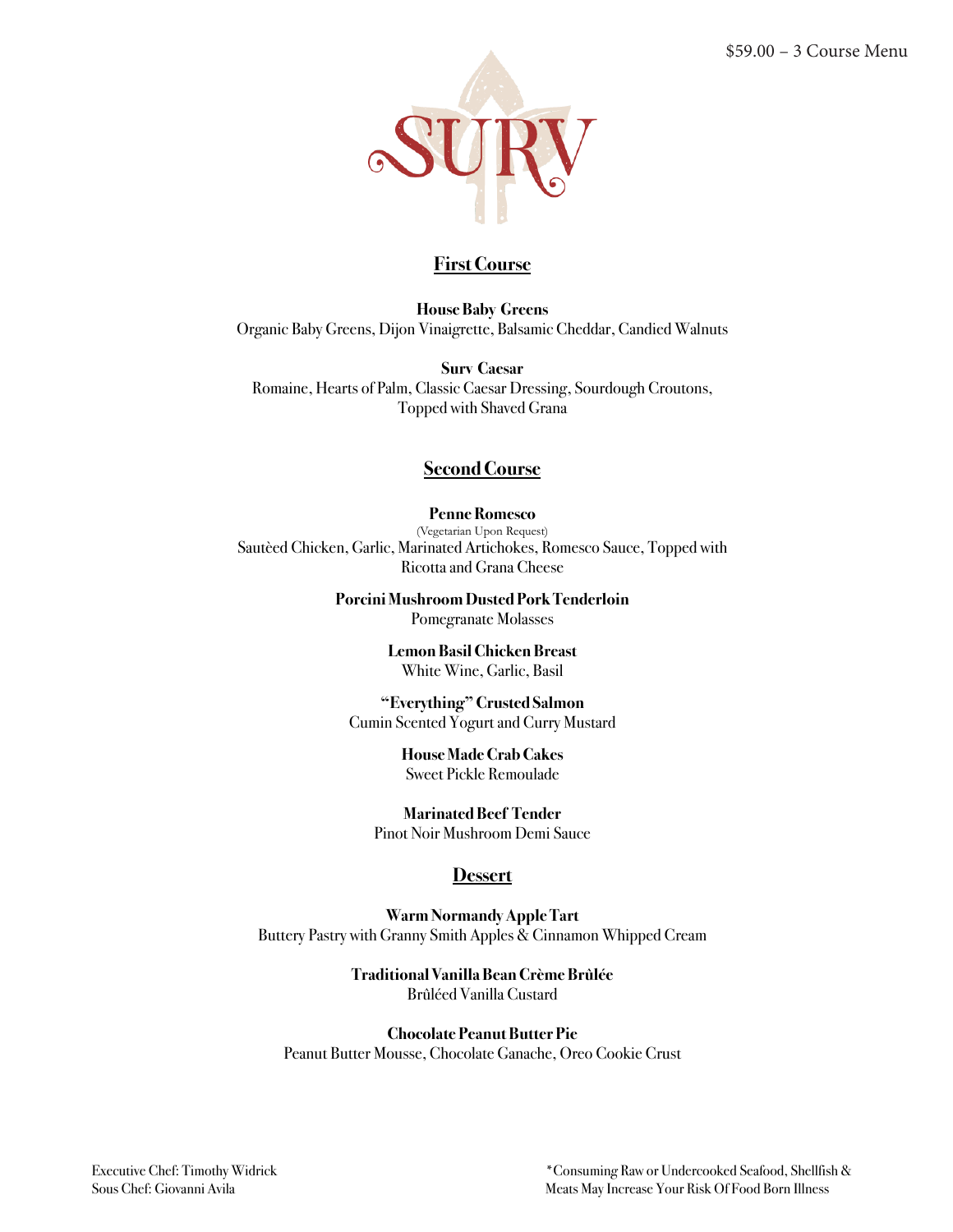

**House Baby Greens** Organic Baby Greens, Dijon Vinaigrette, Balsamic Cheddar, Candied Walnuts

**Surv Caesar** 

Romaine, Hearts of Palm, Classic Caesar Dressing, Sourdough Croutons, Topped with Shaved Grana

**Boursin Mushroom Spring Rolls**

Herb Boursin Cheese, Assorted Wild Mushrooms, Whisky Barrel Aged Fish Sauce, Ramp Pistu

**Goat Cheese Flan**

Roasted Cippolini Onion Jam, Baby Arugula, Thyme Infused E. V. O. O. Orange Zest

**Soup d Jour**

## **Second Course**

**Penne Romesco**

(Vegetarian Upon Request) Sautèed Chicken, Garlic, Marinated Artichokes, Romesco Sauce, Topped with Ricotta and Grana Cheese

> **Porcini Mushroom Dusted Pork Tenderloin** Pomegranate Molasses

> > **Lemon Basil Chicken Breast** White Wine, Garlic, Basil

**"Everything" Crusted Salmon** Cumin Scented Yogurt and Curry Mustard

> **House Made Crab Cakes** Sweet Pickle Remoulade

**Marinated Beef Tender** Pinot Noir Mushroom Demi Sauce

#### **Dessert**

 **Warm Normandy Apple Tart**  Buttery Pastry with Granny Smith Apples & Cinnamon Whipped Cream

> **Traditional Vanilla Bean Crème Brûlée**  BrûléedVanilla Custard

**Chocolate Peanut Butter Pie** Peanut Butter Mousse, Chocolate Ganache, Oreo Cookie Crust

Executive Chef: Timothy Widrick \*Consuming Raw or Undercooked Seafood, Shellfish & Sous Chef: Giovanni Avila Meats May Increase Your Risk Of Food Born Illness